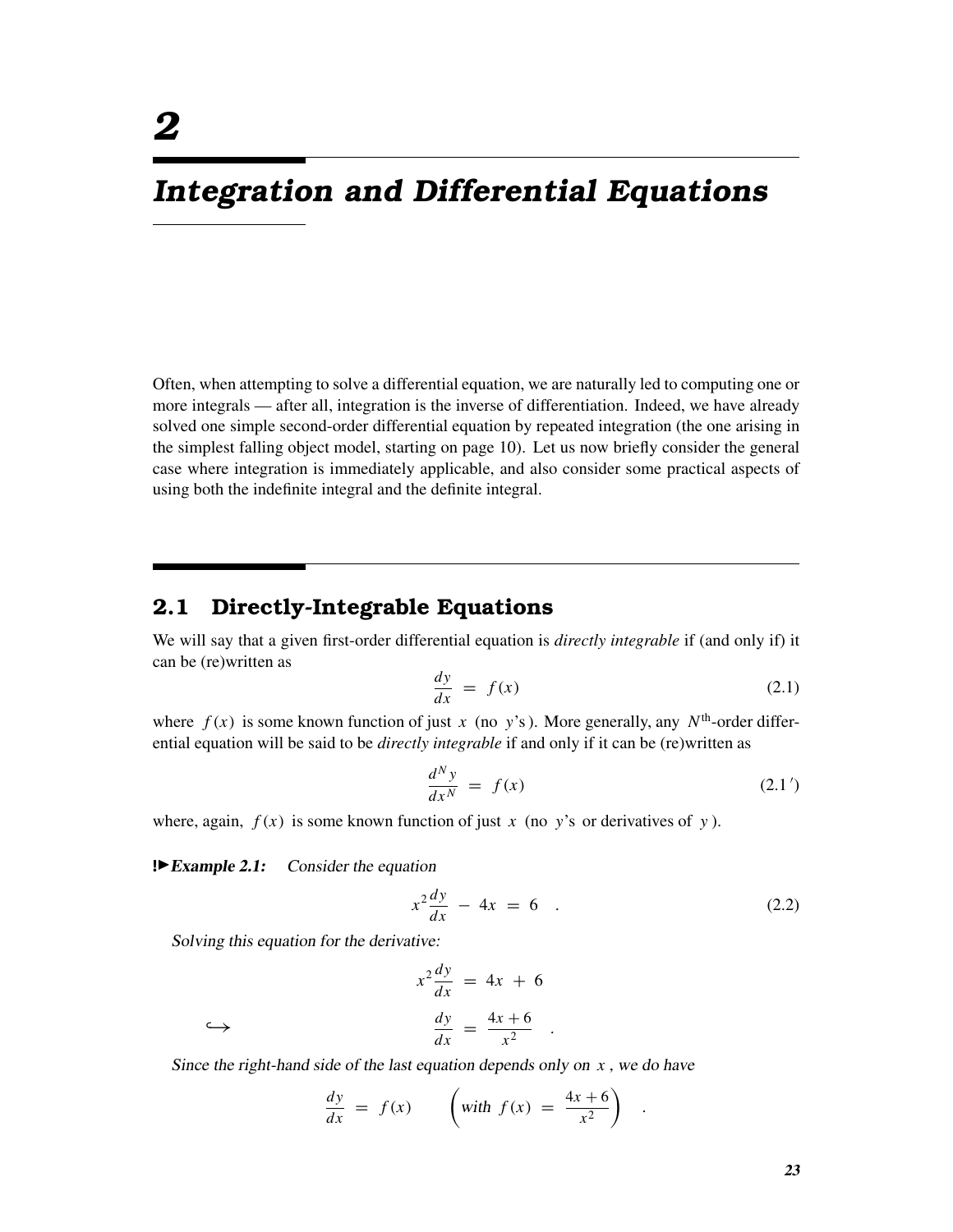So equation (2.2) is directly integrable.

**!►**Example 2.2: Consider the equation

$$
x^2 \frac{dy}{dx} - 4xy = 6 \quad . \tag{2.3}
$$

.

Solving this equation for the derivative:

$$
x^{2} \frac{dy}{dx} = 4xy + 6
$$
  

$$
\frac{dy}{dx} = \frac{4xy + 6}{x^{2}}
$$

Here, the right-hand side of the last equation depends on both  $x$  and  $y$ , not just  $x$ . So equation (2.3) is not directly integrable.

Solving a directly-integrable equation is easy: First solve for the derivative to get the equation into form (2.1) or (2.1 ′ ), then integrate both sides as many times as needed to eliminate the derivatives, and, finally, do whatever simplification seems appropriate.

**!► Example 2.3:** Again, consider

$$
x^2 \frac{dy}{dx} - 4x = 6 \t . \t (2.4)
$$

In example 2.1, we saw that it is directly integrable and can be rewritten as

$$
\frac{dy}{dx} = \frac{4x+6}{x^2}
$$

Integrating both sides of this equation with respect to  $x$  (and doing a little algebra):

$$
\int \frac{dy}{dx} dx = \int \frac{4x+6}{x^2} dx
$$
\n
$$
\Rightarrow \qquad y(x) + c_1 = \int \left[ \frac{4}{x} + \frac{6}{x^2} \right] dx
$$
\n
$$
= 4 \int x^{-1} dx + 6 \int x^{-2} dx
$$
\n
$$
= 4 \ln|x| + c_2 - 6x^{-1} + c_3
$$
\n(2.5)

.

where  $c_1$ ,  $c_2$ , and  $c_3$  are arbitrary constants. Rearranging things slightly and letting  $c =$  $c_2 + c_3 - c_1$ , this last equation simplifies to

$$
y(x) = 4\ln|x| - 6x^{-1} + c \quad . \tag{2.6}
$$

This is our general solution to differential equation (2.4). Since both  $\ln |x|$  and  $x^{-1}$  are discontinuous at  $x = 0$ , the solution can be valid over any interval not containing  $x = 0$ .

**?**◮Exercise 2.1: Consider the differential equation in example 2.2 and explain why the *y* , which is an unknown function of *x* , makes it impossible to completely integrate both sides of

$$
\frac{dy}{dx} = \frac{4xy + 6}{x^2}
$$

with respect to *x* .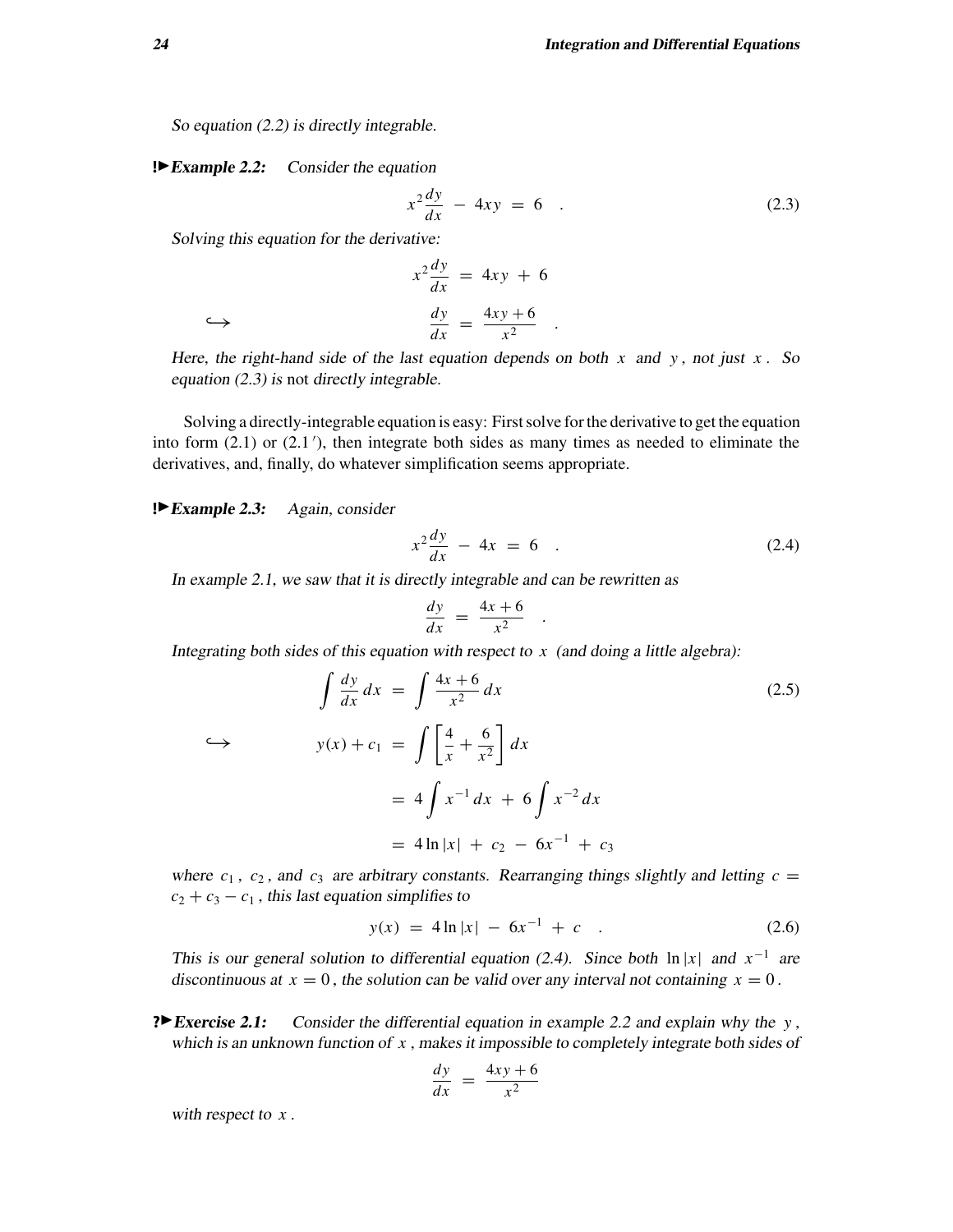## **2.2 On Using Indefinite Integrals**

This is a good point to observe that, whenever we take the indefinite integrals of both sides of an equation, we obtain a bunch of arbitrary constants —  $c_1, c_2, \ldots$  (one constant for each integral) — that can be combined into a single arbitrary constant  $c$ . In the future, rather than note all the arbitrary constants that arise and how they combine into a single arbitrary constant *c* that is added to the right-hand side in the end, let us agree to simply add that *c* at the end. Let's not explicitly note all the intermediate arbitrary constants. If, for example, we had agreed to this before doing the last example, then we could have replaced all that material from equation (2.5) to equation (2.6) with

$$
\int \frac{dy}{dx} dx = \int \frac{4x+6}{x^2} dx
$$
  
\n
$$
y(x) = \int \left[ \frac{4}{x} + \frac{6}{x^2} \right] dx
$$
  
\n
$$
= 4 \int x^{-1} dx + 6 \int x^{-2} dx
$$
  
\n
$$
= 4 \ln|x| - 6x^{-1} + c
$$

This should simplify our computations a little.

This convention of "implicitly combining all the arbitrary constants" also allows us to write

$$
y(x) = \int \frac{dy}{dx} dx
$$
 (2.7)

instead of

$$
y(x)
$$
 + some arbitrary constant =  $\int \frac{dy}{dx} dx$ .

By our new convention, that "some arbitrary constant" is still in equation  $(2.7)$  — it's just been moved to the right-hand side of the equation and combined with the constants arising from the integral there.

Finally, like you, this author will get tired of repeatedly saying "where  $c$  is an arbitrary constant" when it is obvious that the  $c$  (or the  $c<sub>1</sub>$  or the A or ...) that just appeared in the previous line is, indeed, some arbitrary constant. So let us not feel compelled to constantly repeat the obvious, and agree that, when a new symbol suddenly appears in the computation of an indefinite integral, then, yes, that is an arbitrary constant. Remember, though, to use different symbols for the different constants that arise when integrating a function already involving an arbitrary constant.

**!► Example 2.4:** Consider solving

$$
\frac{d^2y}{dx^2} = 18x^2 \quad . \tag{2.8}
$$

Clearly, this is directly integrable and will require two integrations. The first integration yields

$$
\frac{dy}{dx} = \int \frac{d^2y}{dx^2} dx = \int 18x^2 dx = \frac{18}{3}x^3 + c_1.
$$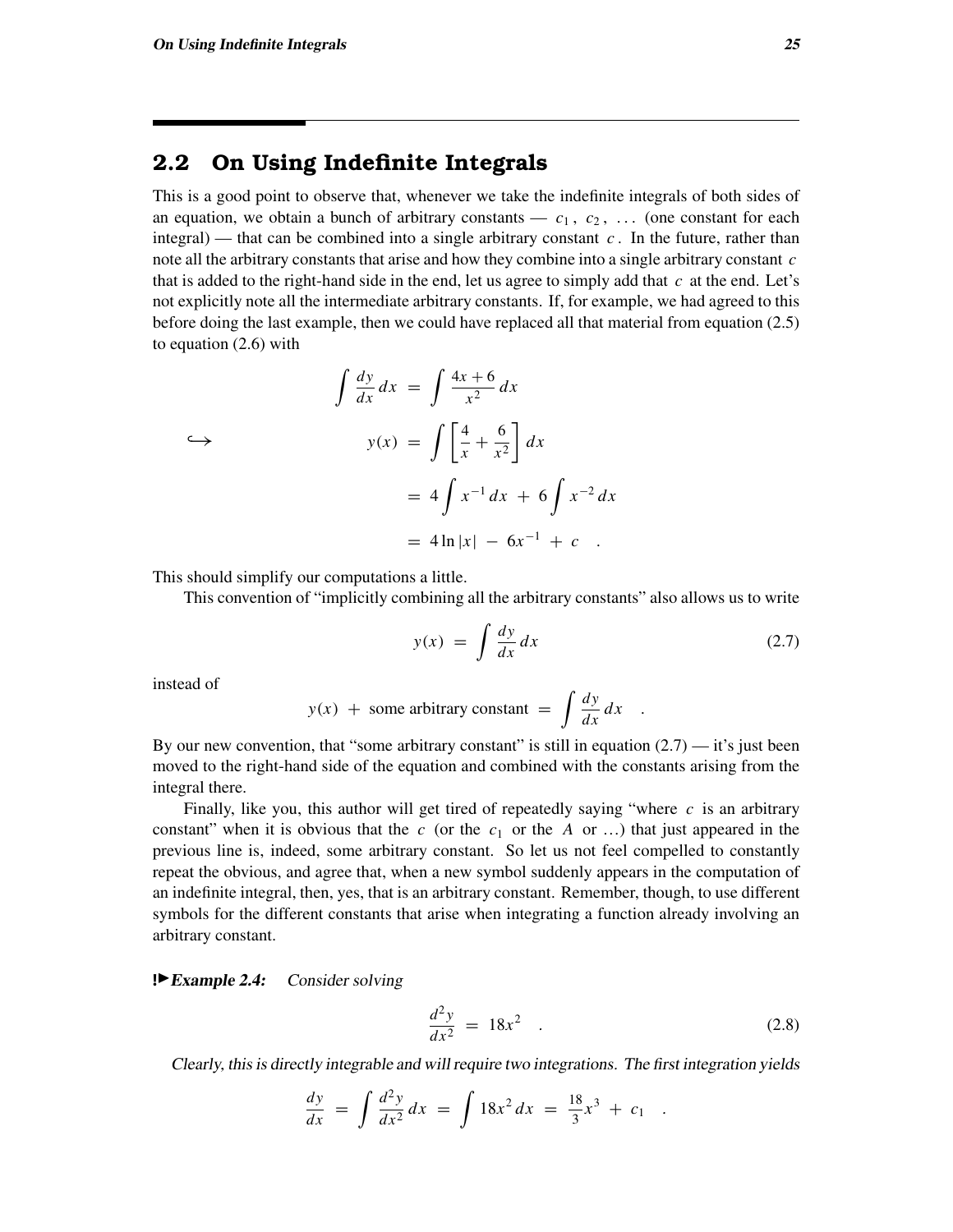Cutting out the middle leaves

$$
\frac{dy}{dx} = 6x^3 + c_1.
$$

Integrating this, we have

$$
y(x) = \int \frac{dy}{dx} dx = \int [6x^3 + c_1] dx = \frac{6}{4}x^4 + c_1x + c_2.
$$

So the general solution to equation (2.8) is

$$
y(x) = \frac{3}{2}x^4 + c_1x + c_2.
$$

In practice, rather than use the same letter with different subscripts for different arbitrary constants (as we did in the above example), you might just want to use different letters, say, writing

$$
y(x) = \frac{3}{2}x^4 + ax + b
$$

instead of

$$
y(x) = \frac{3}{2}x^4 + c_1x + c_2.
$$

This sometimes prevents dumb mistakes due to bad handwriting.

## **2.3 On Using Definite Integrals Basic Ideas**

We have been using the *indefinite* integral to recover  $y(x)$  from  $\frac{dy}{dx}$  via the relation

$$
\int \frac{dy}{dx} dx = y(x) + c .
$$

Here,  $c$  is some constant (which we've agreed to automatically combine with other constants from other integrals).

We could just about as easily have used the corresponding *definite* integral relation

$$
\int_{a}^{x} \frac{dy}{ds} ds = y(x) - y(a) \tag{2.9}
$$

to recover  $y(x)$  from its derivative. Note that, here, we've used *s* instead of *x* to denote the variable of integration. This prevents the confusion that can arise when using the same symbol for both the variable of integration *and* the upper limit in the integral. The lower limit, *a* , can be chosen to be any convenient value. In particular, if we are also dealing with initial values, then it makes sense to set *a* equal to the point at which the initial values are given. That way (as we will soon see) we will obtain a general solution in which the undetermined constant is simply the initial value.

Aside from getting it into the form

$$
\frac{dy}{dx} = f(x) \quad ,
$$

there are two simple steps that should be taken before using the definite integral to solve a first-order, directly-integrable differential equation: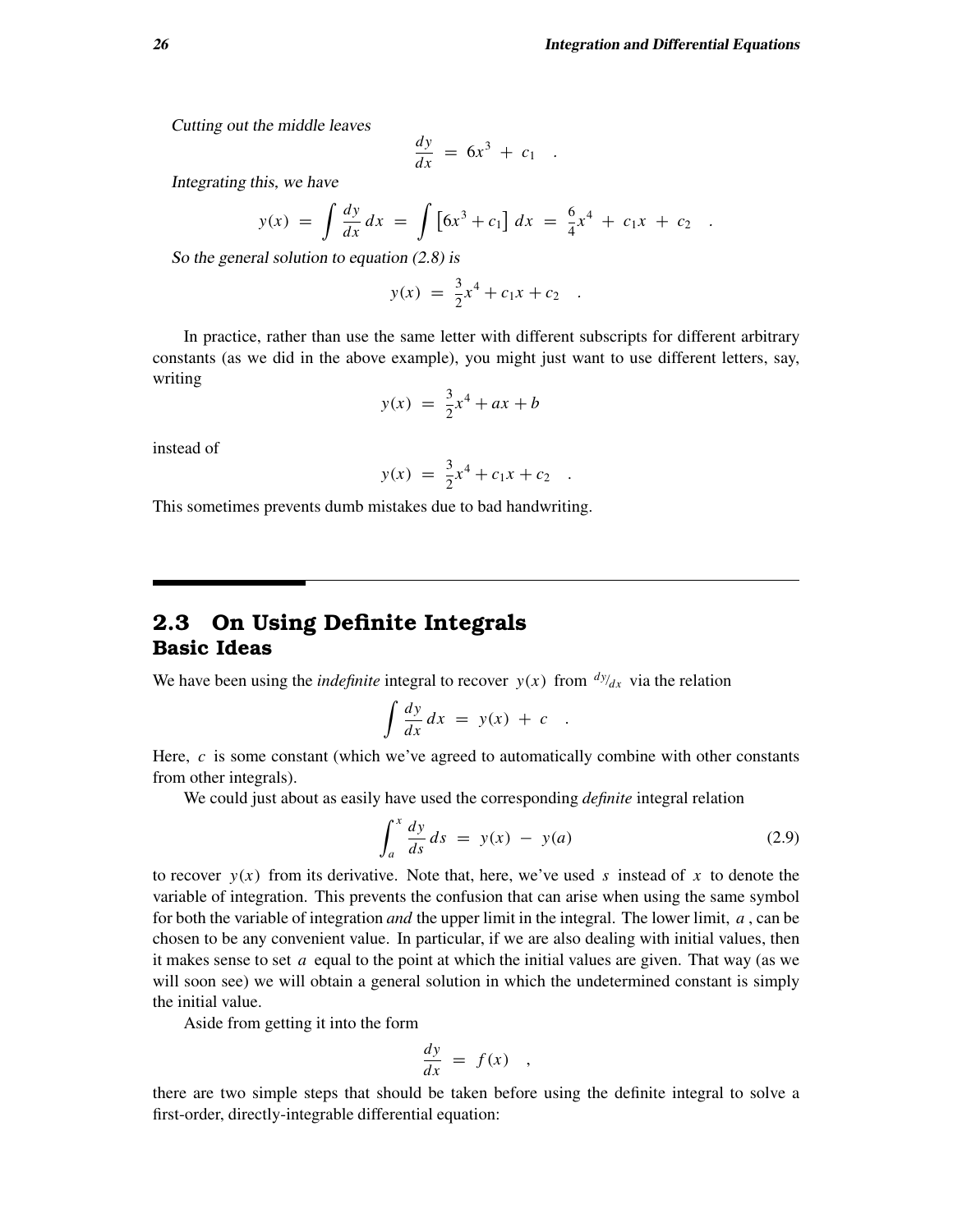- *1.* Pick a convenient value for the lower limit of integration *a* . In particular, if the value of  $y(x_0)$  is given for some point  $x_0$ , set  $a = x_0$ .
- *2.* Rewrite the differential equation with *s* denoting the variable instead of *x* (i.e., replace *x* with *s* ),

$$
\frac{dy}{ds} = f(s) \quad . \tag{2.10}
$$

After that, simply integrate both sides of equation (2.10) with respect to *s* from *a* to *x* :

$$
\int_{a}^{x} \frac{dy}{ds} ds = \int_{a}^{x} f(s) ds
$$
  

$$
y(x) - y(a) = \int_{a}^{x} f(s) ds .
$$

Then solve for  $y(x)$  by adding  $y(a)$  to both sides,

$$
y(x) = \int_{a}^{x} f(s) ds + y(a) \quad . \tag{2.11}
$$

This is a general solution to the given differential equation. It should be noted that the integral here is a definite integral. Its evaluation does not lead to any arbitrary constants. However, the value of  $y(a)$ , until specified, can be anything; so  $y(a)$  is the "arbitrary constant" in this general solution.

#### **!** $\blacktriangleright$  **Example 2.5:** Consider solving the initial-value problem

$$
\frac{dy}{dx} = 3x^2 \qquad \text{with} \qquad y(2) = 12 \quad .
$$

Since we know the value of  $y(2)$ , we will use 2 as the lower limit for our integrals. Rewriting the differential equation with *s* replacing *x* gives

$$
\frac{dy}{ds} = 3s^2
$$

.

Integrating this with respect to *s* from 2 to *x* :

$$
\int_{2}^{x} \frac{dy}{ds} ds = \int_{2}^{x} 3s^{2} ds
$$
  

$$
y(x) - y(2) = s^{3} \Big|_{2}^{x} = x^{3} - 2^{3}
$$

Solving for  $y(x)$  (and computing  $2<sup>3</sup>$ ) then gives us

$$
y(x) = x^3 - 8 + y(2) .
$$

This is <sup>a</sup> general solution to our differential equation. To find the particular solution that also satisfies  $y(2) = 12$ , as desired, we simply replace the  $y(2)$  in the general solution with its given value,

$$
y(x) = x3 - 8 + y(2)
$$
  
=  $x3 - 8 + 12 = x3 + 4$ .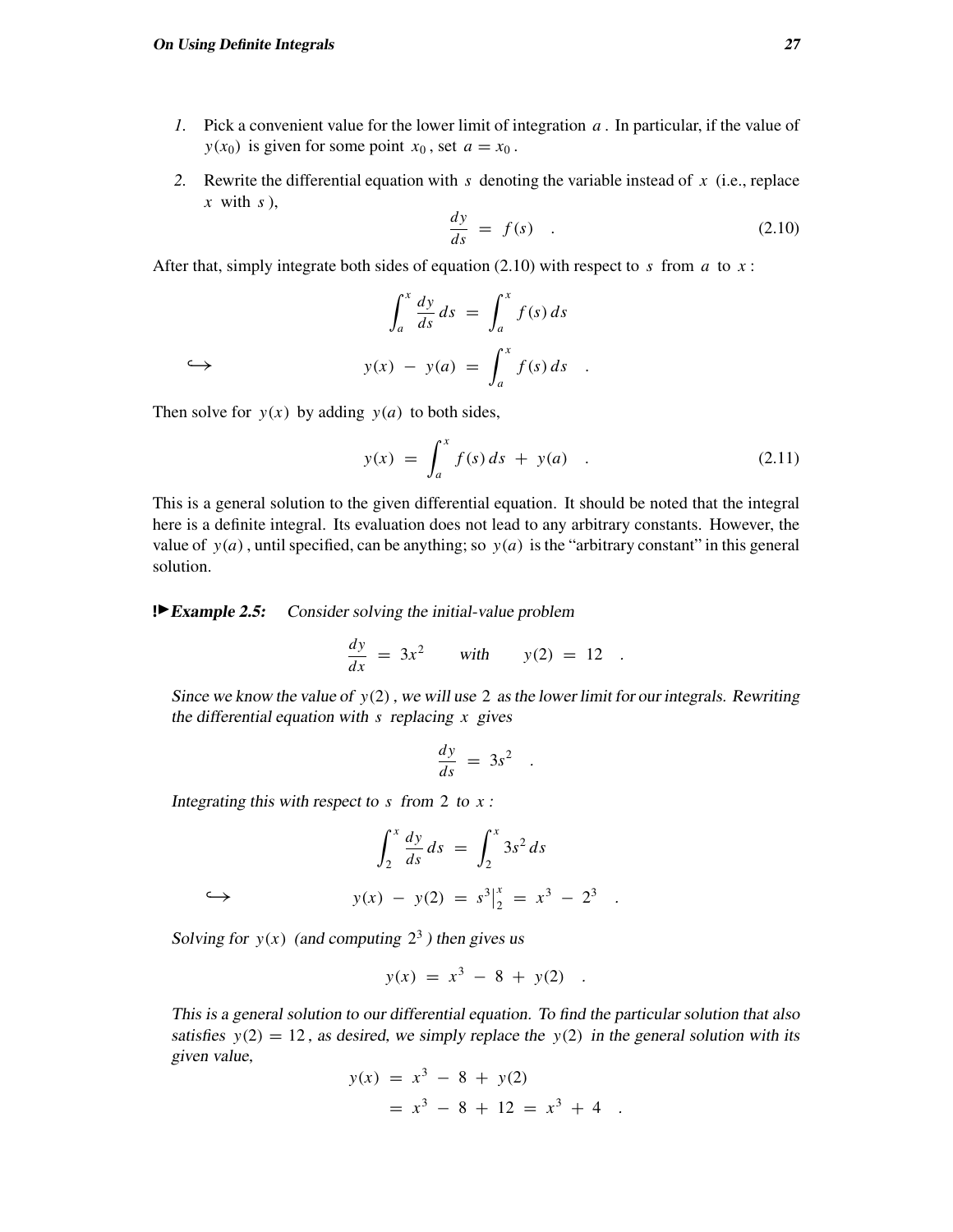Of course, rather than go through the procedure just outlined to solve

$$
\frac{dy}{dx} = f(x) \quad ,
$$

we could, after determining *a* and  $f(s)$ , just plug these into equation (2.11),

$$
y(x) = \int_a^x f(s) ds + y(a) ,
$$

and compute the integral. That is, after all, what we derived for any choice of *f* .

## **Advantages of Using Definite Integrals**

By using definite integrals instead of indefinite integrals we avoid dealing with arbitrary constants and end up with expressions explicitly involving initial values. This is sometimes convenient.

A much more important advantage of using definite integrals is that they result in concrete, computable formulas even when the corresponding indefinite integrals can*not* be evaluated. Let us look at a classic example.

**!► Example 2.6:** Consider solving the initial-value problem

$$
\frac{dy}{dx} = e^{-x^2} \qquad \text{with} \qquad y(0) = 0 \quad .
$$

In particular, determine the value of  $y(x)$  when  $x = 10$ .

Using indefinite integrals yields

$$
y(x) = \int \frac{dy}{dx} dx = \int e^{-x^2} dx .
$$

Unfortunately, this integral was not one you learned to evaluate in calculus.<sup>1</sup> And if you check the tables, you will discover that no one else has discovered <sup>a</sup> usable formula for this integral. Consequently, the above formula for  $y(x)$  is not very usable. Heck, we can't even isolate an arbitrary constant or see how the solution depends on the initial value.

On the other hand, using definite integrals, we get

$$
\int_0^x \frac{dy}{ds} ds = \int_0^x e^{-s^2} ds
$$
  
\n
$$
y(x) - y(0) = \int_0^x e^{-s^2} ds
$$
  
\n
$$
y(x) = \int_0^x e^{-s^2} ds + y(0) .
$$

This last formula explicitly describes how  $y(x)$  depends on the initial value  $y(0)$ . Since we are assuming  $y(0) = 0$ , this reduces to

$$
y(x) = \int_0^x e^{-s^2} ds .
$$

<sup>&</sup>lt;sup>1</sup> Well, you could expand  $e^{-x^2}$  in a Taylor series and integrate the series.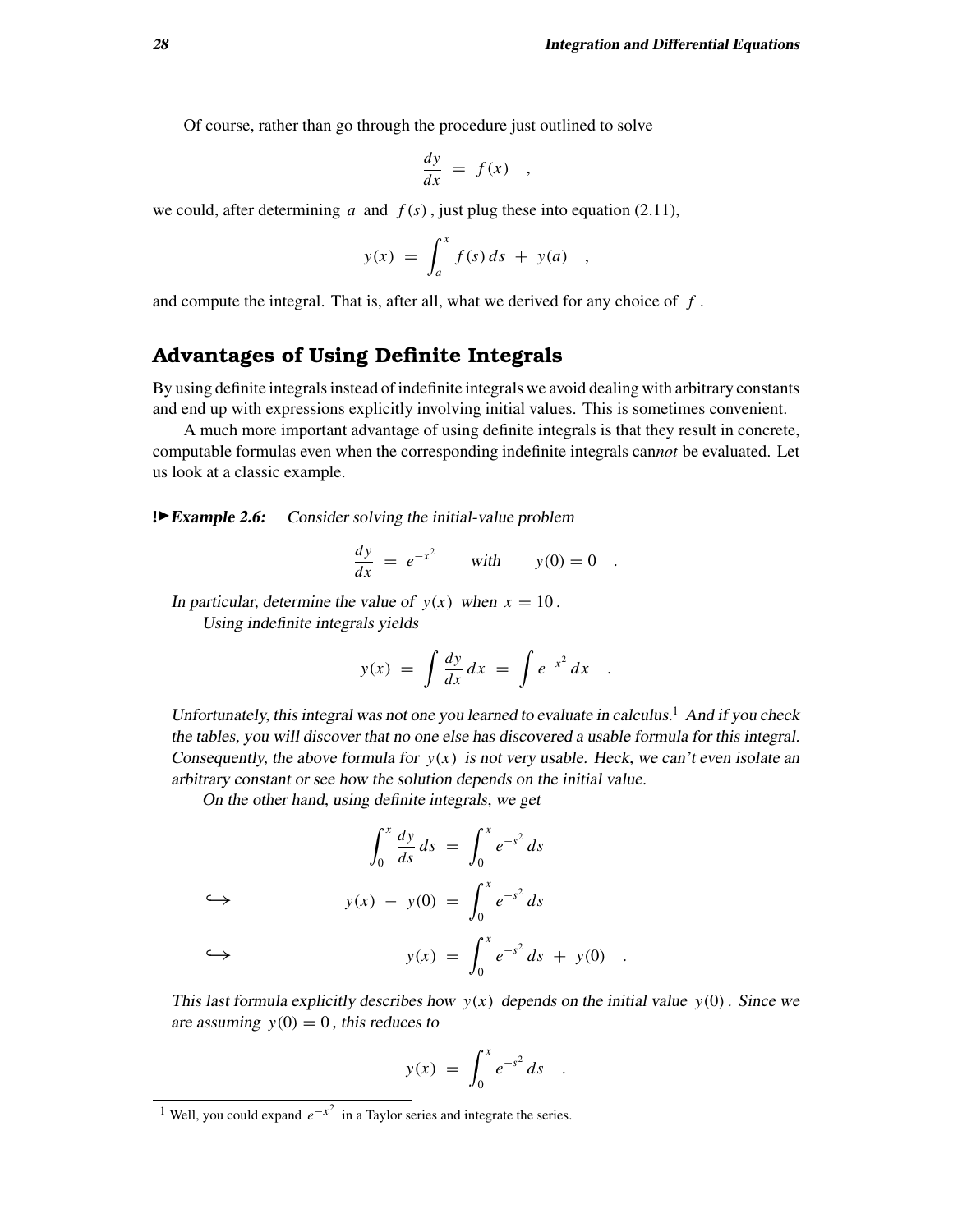We still cannot find <sup>a</sup> computable formula for this integral, but, if we choose <sup>a</sup> specific value for *x*, say,  $x = 10$ , this expression becomes

$$
y(10) = \int_0^{10} e^{-s^2} ds .
$$

The value of this integral can be very accurately approximated using any of <sup>a</sup> number of numerical integration methods such as the trapezoidal rule or Simpson's rule. In practice, of course, we'll just use the numerical integration command in our favorite computer math package (Maple, Mathematica, etc.). Using any such package, you will find that

$$
y(10) = \int_0^{10} e^{-s^2} ds \approx 0.886.
$$

In one sense,

$$
y(x) = \int f(x) dx
$$
 (2.12)

and

$$
y(x) = \int_{a}^{x} f(s) \, ds + y(a) \tag{2.13}
$$

are completely equivalent mathematical expressions. In practice, either can be used just about as easily *provided* a reasonable formula for the indefinite integral in (2.12) can be found. If no such formula can be found, however, then expression (2.13) is much more useful because it can still be used, along with a numerical integration routine, to evaluate  $y(x)$  for specific values of *x*. Indeed, one can compute  $y(x)$  for a large number of values of *x*, plot each of these values of  $y(x)$  against x, and thereby construct a very accurate approximation of the graph of y.

There are other ways to approximate solutions to differential equations, and we will discuss some of them. However, if you can express your solution in terms of definite integrals — even if the integral must be computed approximately — then it is usually best to do so. The other approximation methods for differential equations are typically more difficult to implement, and more likely to result in poor approximations.

#### **Important "Named" Definite Integrals with Variable Limits**

You should be familiar with a number of "named" functions (such as the natural logarithm and the arctangent) that can be given by definite integrals. For the two examples just cited,

$$
\ln(x) = \int_1^x \frac{1}{s} ds \quad \text{for} \quad x > 0
$$

and

$$
\arctan(x) = \int_0^x \frac{1}{1+s^2} ds
$$

While  $ln(x)$  and  $arctan(x)$  can be defined independently of these integrals, their alternative definitions do not provide us with particularly useful ways to compute these functions by hand (unless x is something special, such as 1). Indeed, if you need the value of  $\ln(x)$  or  $\arctan(x)$ for, say,  $x = 18$ , then you are most likely to "compute" these values by having your calculator or computer or published tables<sup>2</sup> tell you the (approximate) value of  $ln(18)$  or arctan(18). Thus,

<sup>&</sup>lt;sup>2</sup> if you are an old-timer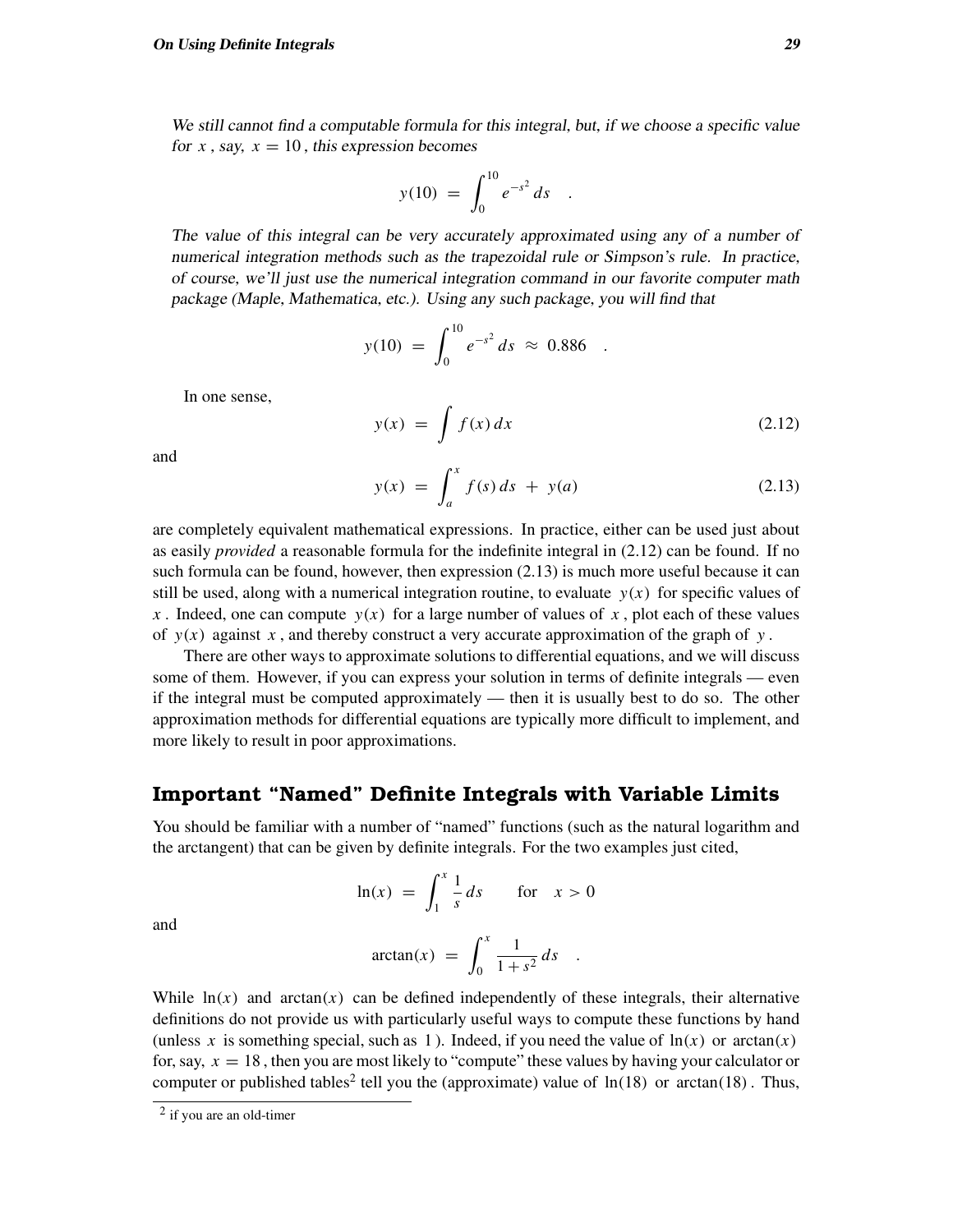for computational purposes, we might as well just view  $ln(x)$  and  $arctan(x)$  as names for the above integrals, and be glad that their values can be easily looked up electronically or in published tables.

It turns out that other integrals arise often enough in applications that workers dealing with these applications have decided to "name" these integrals, and to have their values tabulated. Two noteworthy "named integrals" are:

• The *error function*, denoted by erf and given by

$$
\mathrm{erf}(x) = \int_0^x \frac{2}{\sqrt{\pi}} e^{-s^2} ds.
$$

• The *sine-integral function*, denoted by Si and given by<sup>3</sup>

$$
\operatorname{Si}(x) = \int_0^x \frac{\sin(s)}{s} \, ds \quad .
$$

Both of these are considered to be well-known functions, at least among certain groups of mathematicians, scientists and engineers. They (the functions, not the people) can be found in published tables and standard mathematical software (e.g., Maple, Mathematica, and MathCad) alongside such better-known functions as the natural logarithm and the trigonometric functions. Moreover, using tables or software, the value of  $erf(x)$  and  $Si(x)$  for any real value of x can be accurately computed just as easily as can the value of  $arctan(x)$ . For these reasons, and because " erf $(x)$ " and " $Si(x)$ " take up less space than the integrals they represent, we will often follow the lead of others and use these function names instead of writing out the integrals.

**!** $\blacktriangleright$  **Example 2.7:** In example 2.6, above, we saw that the solution to

$$
\frac{dy}{dx} = e^{-x^2} \qquad \text{with} \qquad y(0) = 0 \quad .
$$

is

$$
y(x) = \int_0^x e^{-s^2} ds .
$$

Since this integral is the same as the integral for the error function with  $\frac{2}{\sqrt{\pi}}$  divided out, we can also express our answer as

$$
y(x) = \frac{\sqrt{\pi}}{2} \operatorname{erf}(x) .
$$

<sup>&</sup>lt;sup>3</sup> This integral is clearly mis-named since it is not the integral of the sine. In fact, the function being integrated,  $\sin(x)/x$ , is often called the "sinc" function (pronounced "sink"), so Si should really be called the "sinc-integral" function". But nobody does.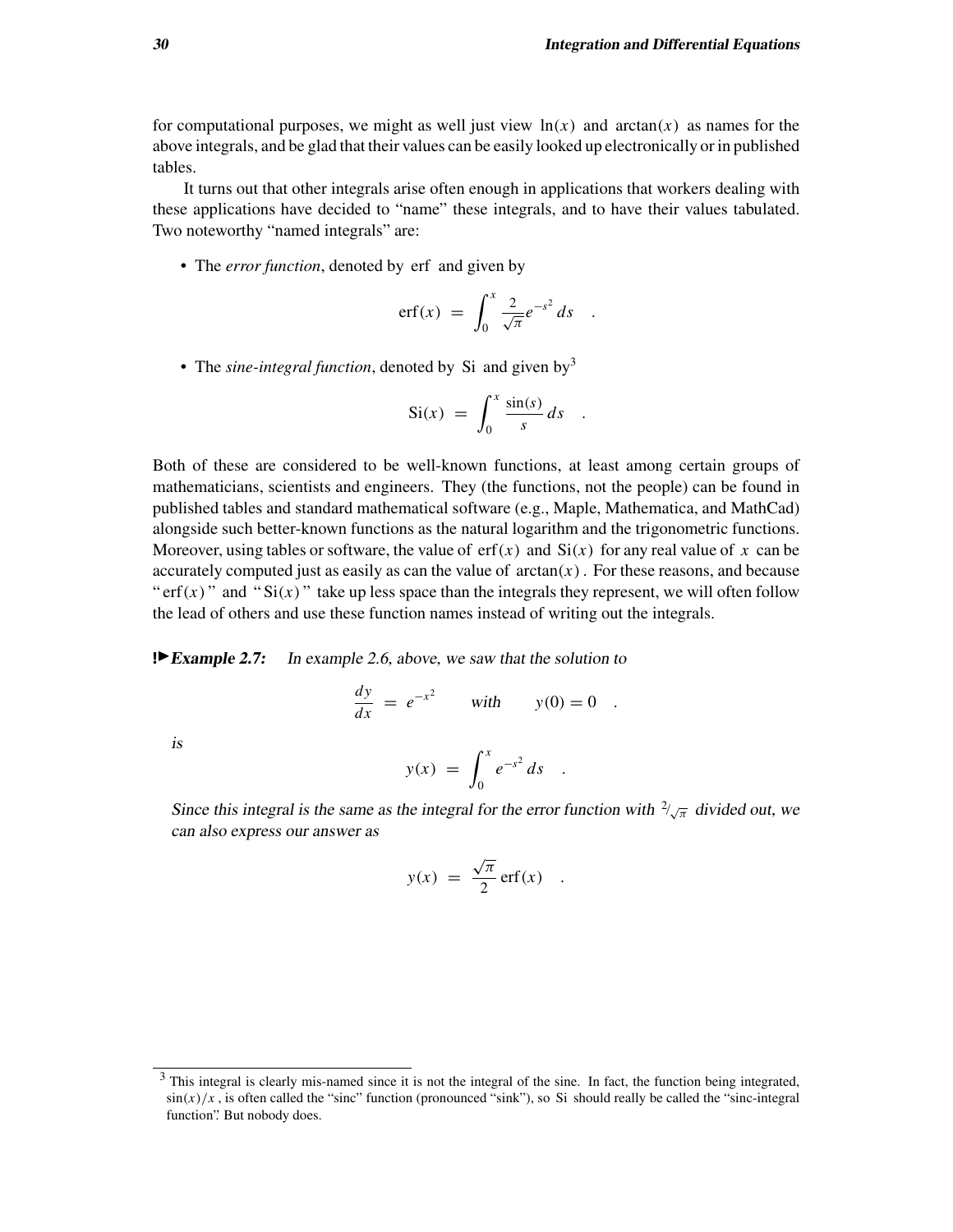## **2.4 Integrals of Piecewise-Defined Functions Computing the Integrals**

Be aware that the functions appearing in differential equations can be piecewise defined, as in

$$
\frac{dy}{dx} = f(x) \quad \text{where} \quad f(x) = \begin{cases} x^2 & \text{if } x < 2 \\ 1 & \text{if } 2 \le x \end{cases}
$$

Indeed, two such functions occur often enough that they have their own names: the *step function*, given by

$$
step(x) = \begin{cases} 0 & \text{if } x < 0 \\ 1 & \text{if } 0 \le x \end{cases}
$$

and the *ramp function*, given by

$$
\operatorname{ramp}(x) = \begin{cases} 0 & \text{if } x < 0 \\ x & \text{if } 0 \le x \end{cases}
$$

The reasons for these names should be obvious from their graphs (see figure 2.1)

Such functions regularly arise when we attempt to model things reacting to discontinuous influences. For example, if  $y(t)$  is the amount of energy produced up to time t by some lightsensitive device, and the rate at which this energy is produced depends proportionally on the intensity of the light received by the device, then

$$
\frac{dy}{dt} = \text{step}(t)
$$

models the energy production of this device when it's kept in the dark until a light bulb (of unit intensity) is suddenly switched on at  $t = 0$ .

Computing the integrals of such functions is simply a matter of computing the integrals of the various "pieces", and then putting the integrated pieces together appropriately. Precisely how you do that depends on whether you are using indefinite integrals or definite integrals. Either can be used, but there is a good reason to prefer definite integrals: They automatically yield continuous solutions (if such solutions exist). With indefinite integrals you must do extra work to ensure the necessary continuity. To illustrate the basic ideas, let us solve the differential equation given at the start of this section both ways: first using definite integrals, then using indefinite integrals.



**Figure 2.1:** Three piecewise defined functions: (a) the step function, (b) the ramp function, **(c)**  $f(x)$  from example 2.8.

.

,

.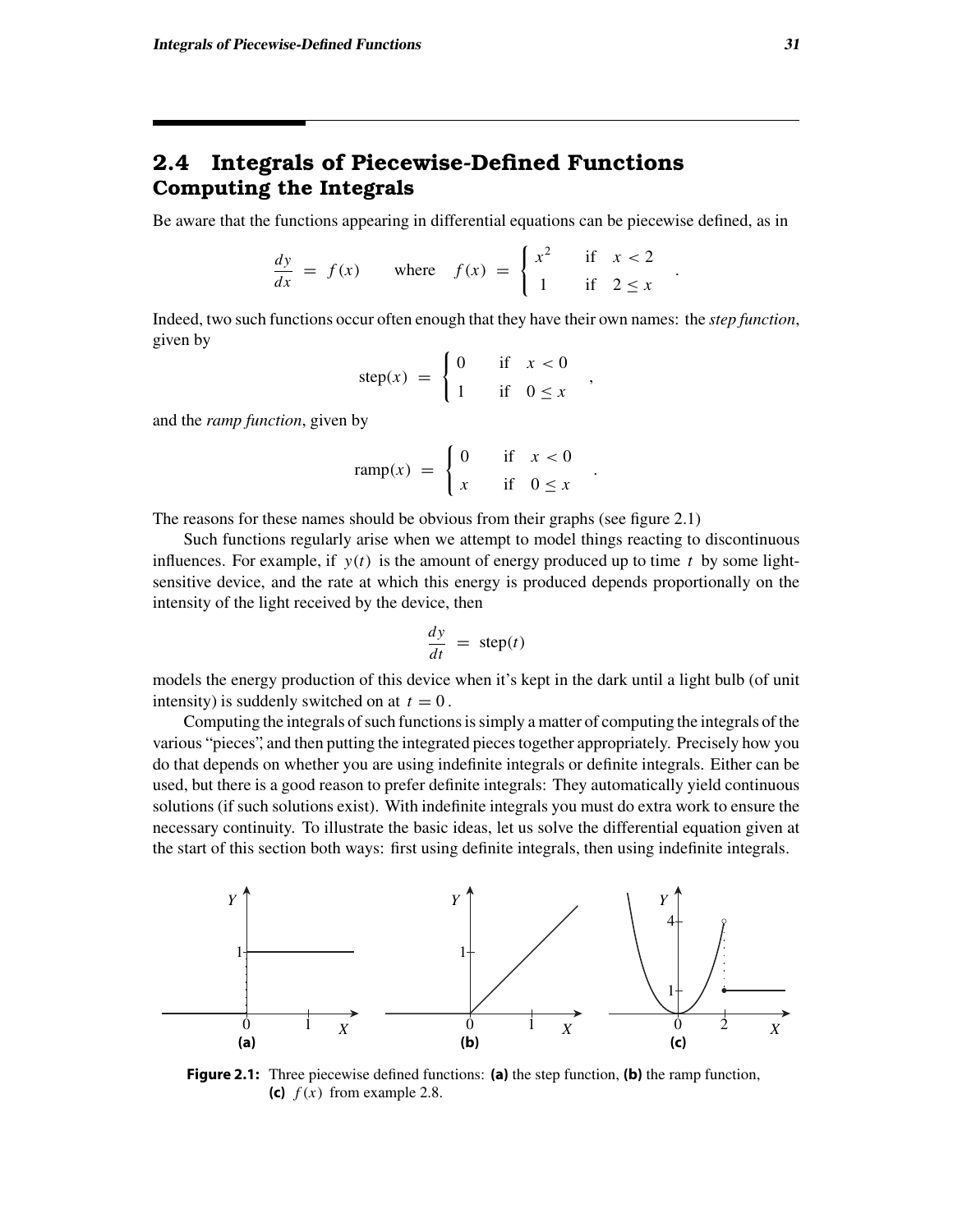.

.

**!** $\blacktriangleright$  **Example 2.8 (using definite integrals):** We seek a general solution to

$$
\frac{dy}{dx} = f(x) \qquad \text{where} \quad f(x) = \begin{cases} x^2 & \text{if } x < 2 \\ 1 & \text{if } 2 \le x \end{cases}
$$

Taking the definite integral (starting, for no good reason, at 0 ), we have

$$
y(x) = \int_0^x f(s) ds + y(0)
$$
 where  $f(s) = \begin{cases} s^2 & \text{if } s < 2 \\ 1 & \text{if } 2 \le s \end{cases}$ 

Now, if  $x \le 2$ , then  $f(s) = s^2$  for every value of *s* in the interval  $(0, x)$ . So, when  $x \leq 2$ ,

$$
\int_0^x f(s) \, ds = \int_0^x s^2 \, ds = \frac{1}{3} s^3 \Big|_{s=0}^x = \frac{1}{3} x^3
$$

(Notice that this integral is valid for  $x = 2$  even though the formula used for  $f(s)$ ,  $s^2$ , was only valid for  $s < 2$ .)

On the other hand, if  $2 < x$ , we must break the integral into two pieces, the one over  $(0, 2)$  and the one over  $(2, x)$ :

$$
\int_0^x f(s) ds = \int_0^2 f(s) ds + \int_2^x f(s) ds
$$
  
= 
$$
\int_0^2 s^2 ds + \int_2^x 1 ds
$$
  
= 
$$
\frac{1}{3} s^3 \Big|_{s=0}^2 + s \Big|_{s=2}^x
$$
  
= 
$$
\left[ \frac{1}{3} \cdot 2^3 - 0 \right] + [x - 2] = x + \frac{2}{3}
$$

Thus, our general solution is

$$
y(x) = \int_0^x f(s) \, ds + y(0) = \begin{cases} \frac{1}{3}x^3 + y(0) & \text{if } x \le 2\\ x + \frac{2}{3} + y(0) & \text{if } 2 < x \end{cases}
$$

Keep in mind that solutions to differential equations are required to be continuous. After checking the above formulas, it should be obvious that the  $y(x)$  obtained in the last example is continuous everywhere except, possibly, at  $x = 2$ . With a little work we could also verify that, in fact, we also have continuity at  $x = 2$ . We simply have to recall the limit definition of continuity, and verify that the appropriate requirements are satisfied. But we won't bother because, in a little bit, it will seen that solutions so obtained via definite integration are guaranteed to be continuous, provided the discontinuities in the function being integrated are not too bad.

On the other hand, as the next example illustrates, the continuity of the solution is an issue when we use indefinite integrals.

**!** $\blacktriangleright$  **Example 2.9 (using indefinite integrals):** Again, our differential equation is

$$
\frac{dy}{dx} = f(x) \qquad \text{where} \quad f(x) = \begin{cases} x^2 & \text{if } x < 2 \\ 1 & \text{if } 2 \le x \end{cases}
$$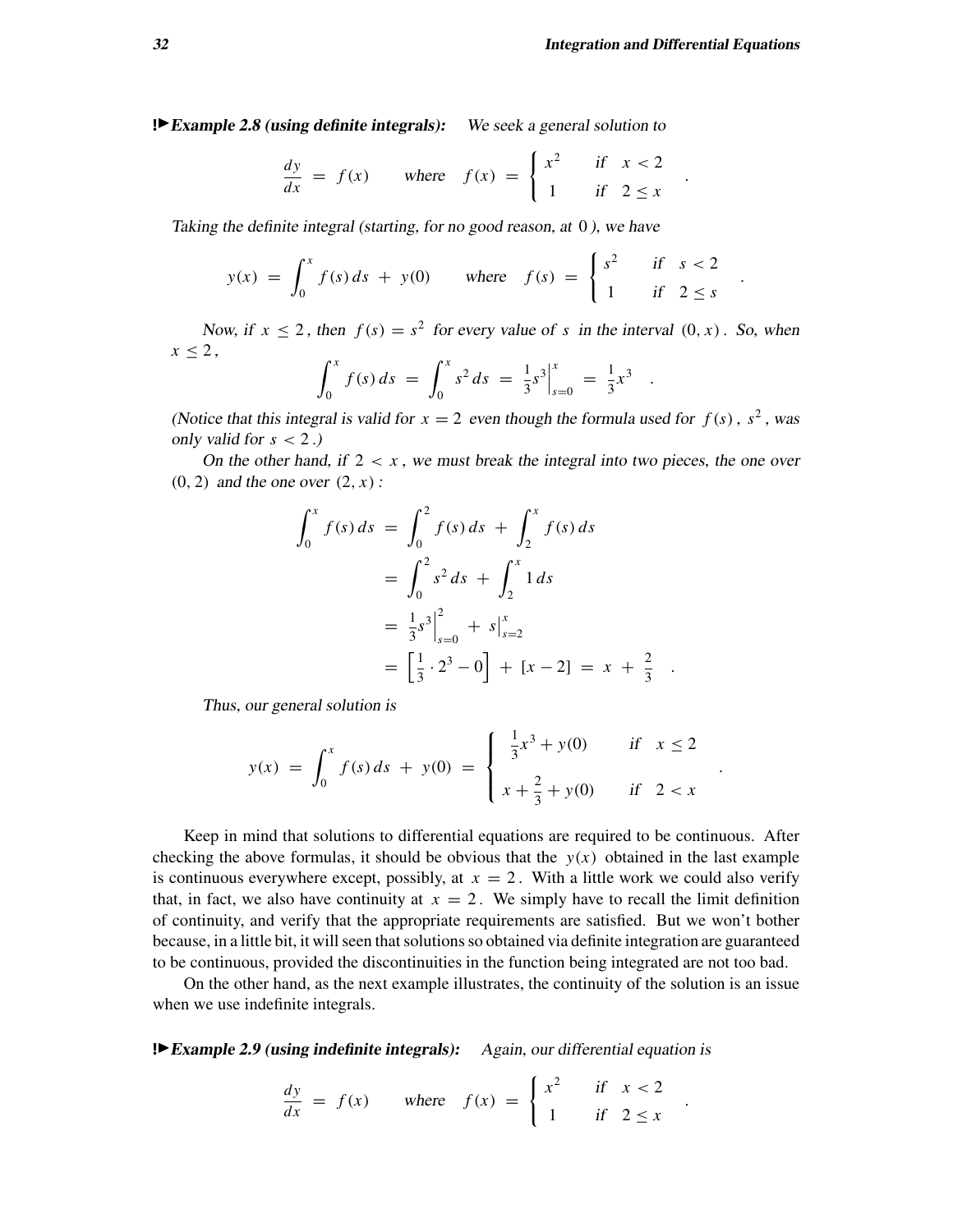The indefinite integral of  $f(x)$  is computed by simply finding the indefinite integral of each "piece", noting the values of the variable for which the integration is valid. Thus,

$$
y(x) = \int f(x) dx = \begin{cases} \int x^2 dx & \text{if } x < 2 \\ \int 1 dx & \text{if } 2 \le x \end{cases} = \begin{cases} \frac{1}{3}x^3 + c_1 & \text{if } x < 2 \\ x + c_2 & \text{if } 2 \le x \end{cases}
$$

Again, <sup>I</sup> remind you that solutions to differential equations are required to be continuous. And, again, it should be obvious that the  $y(x)$  just obtained is continuous everywhere except, possibly, at  $x = 2$ . Now, recall what is means to say " $y(x)$  is continuous at  $x = 2$ "—it means

$$
\lim_{x \to 2} y(x) = y(2) .
$$

Here, however,  $y(x)$  is given by different formulas on either side of  $x = 2$ . So we will have to consider both the left- and the right-hand limits, and require that

$$
\lim_{x \to 2^{-}} y(x) = y(2) = \lim_{x \to 2^{+}} y(x) .
$$

Using the above set of formulas for  $y(x)$ , we see that

$$
y(2) = 2 + c_2 ,
$$
  

$$
\lim_{x \to 2^{-}} y(x) = \lim_{x \to 2} \left[ \frac{1}{3} x^3 + c_1 \right] = \frac{1}{3} \cdot 2^3 + c_1 = \frac{8}{3} + c_1
$$

and

$$
\lim_{x \to 2^+} y(x) = \lim_{x \to 2} [x + c_2] = 2 + c_2.
$$

So our requirement for continuity at  $x = 2$ ,

$$
\lim_{x \to 2^{-}} y(x) = y(2) = \lim_{x \to 2^{+}} y(x) ,
$$

becomes

$$
\frac{8}{3} + c_1 = 2 + c_2 \quad .
$$

This, in turn, means that the "arbitrary constants"  $c_1$  and  $c_2$  are not completely arbitrary; they must be related by

$$
\frac{8}{3} + c_1 = 2 + c_2 \quad .
$$

Consequently, we must insist that

$$
c_1 = c_2 + 2 - \frac{8}{3} = c_2 - \frac{2}{3}
$$

or, equivalently, that

$$
c_2\,\,=\,\,c_1\,\,+\,\,\frac{2}{3}
$$

.

Choosing the later, we finally get <sup>a</sup> valid general solution to our differential equation, namely,

$$
y(x) = \begin{cases} \frac{1}{3}x^3 + c_1 & \text{if } x < 2\\ x + c_2 & \text{if } 2 \le x \end{cases} = \begin{cases} \frac{1}{3}x^3 + c_1 & \text{if } x < 2\\ x + \frac{2}{3} + c_1 & \text{if } 2 \le x \end{cases}
$$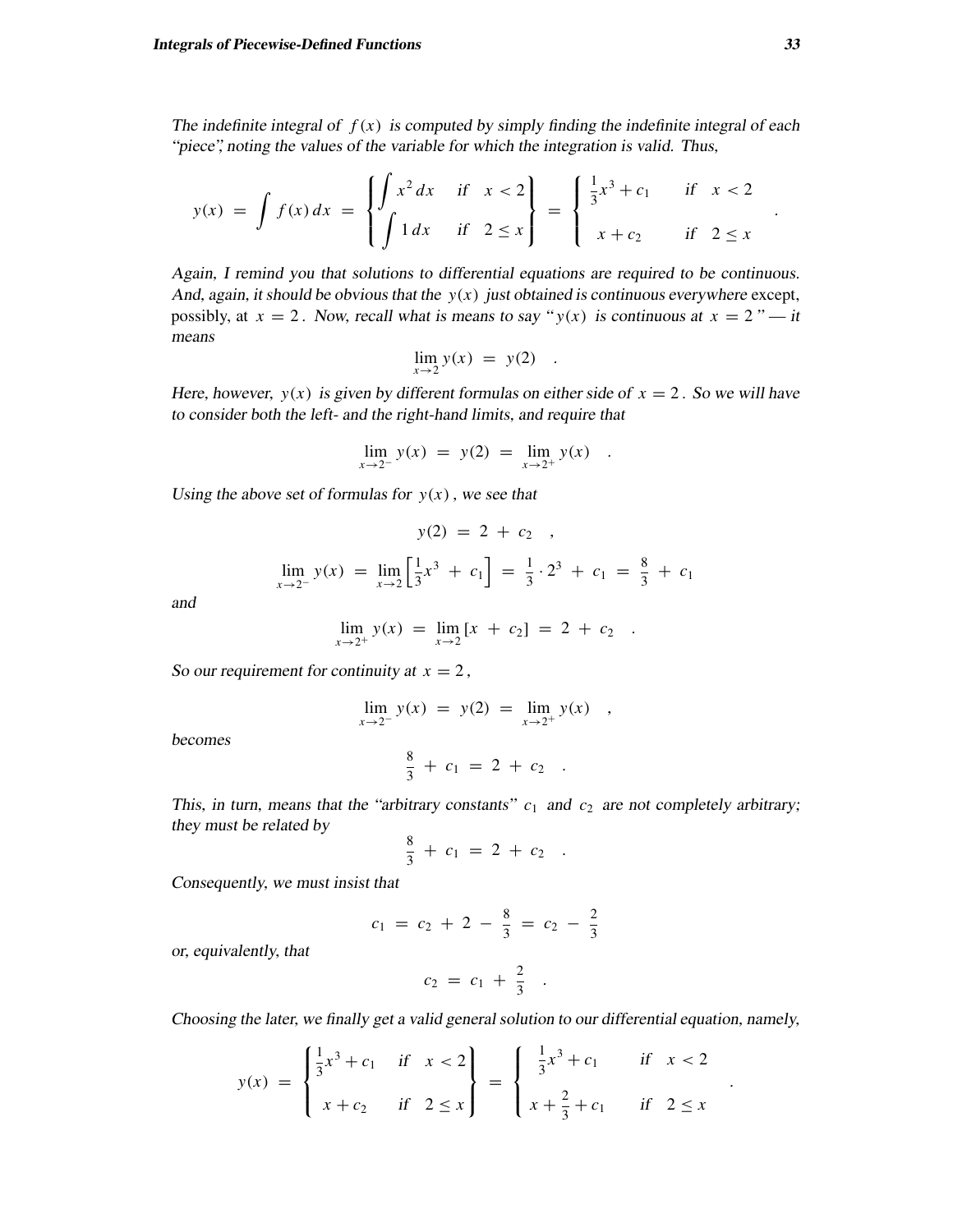In practice, a given piecewise defined function may have more than two "pieces", and the differential equation may have order higher than one. For example, you may be called upon to solve  $\epsilon$ 

$$
\frac{d^2y}{dx^2} = f(x) \quad \text{where} \quad f(x) = \begin{cases} 0 & \text{if} \quad x < 1 \\ 1 & \text{if} \quad 1 \le x < 2 \\ 0 & \text{if} \quad 2 \le x \end{cases}
$$

or even something involving infinitely many pieces, such as

$$
\frac{d^4y}{dx^4} = \text{stair}(x) \quad \text{where} \quad \text{stair}(x) = \begin{cases} 0 & \text{if } x < 0 \\ 1 & \text{if } 0 \le x < 1 \\ 2 & \text{if } 2 \le x < 3 \\ 3 & \text{if } 3 \le x < 4 \\ 4 & \text{if } 4 \le x < 5 \end{cases} \tag{2.14}
$$

The methods illustrated in the two examples can still be applied; you just have more integrals to keep track of, and the accompanying bookkeeping becomes more involved. If you use indefinite integrals, make sure to relate all the "arbitrary" constants to each other so that your solution is continuous. If you use definite integrals, then any concerns about the continuity of your solutions can probably be aleviated by the discussion in the next subsection.

## **Continuity of the Integrals**

The continuity of *g* , where

$$
g(x) = \int_a^x f(s) \, ds \quad ,
$$

follows from the fact that this integral is closely related to the area of the region enclosed by the graph of f and the *S*–axis over the interval between a and x. In particular, if  $a < x$  and f is a positive function on  $(a, x)$ , then this integral is the area of the region bounded above by the graph of f, below by the *S*–axis, and on the sides by the lines  $s = a$  and  $s = x$ . Changing *x* by just a little changes the base of this region by just a little, and this changes  $g(x)$ , the area given by the above integral, by only a little. That, essentially, is what continuity is all about small changes in *x* can only result in small changes in  $g(x)$ .

More generally, *f* might not be a positive function, and we may be concerned with the above integral when  $x < a$ . Still, as long as  $f$  does not behave too badly, "area arguments" can assure us that the above *g* is a continuous function of *x* . What would be bad and would make these arguments impossible would be for the area to become infinite, as happens when we (foolishly) try to integrate  $x^{-1}$  across  $x = 0$ . This, of course, cannot happen unless the function being integrated "blows up" at some point (as  $x^{-1}$  does at 0). In practice, this means that such a point cannot be in the interval over which the differential equation can be solved. At best, it is an endpoint of our interval of interest.

All this leads to the following theorem, which gives an easily applied condition under which the continuity of

$$
g(x) = \int_a^x f(s) \, ds
$$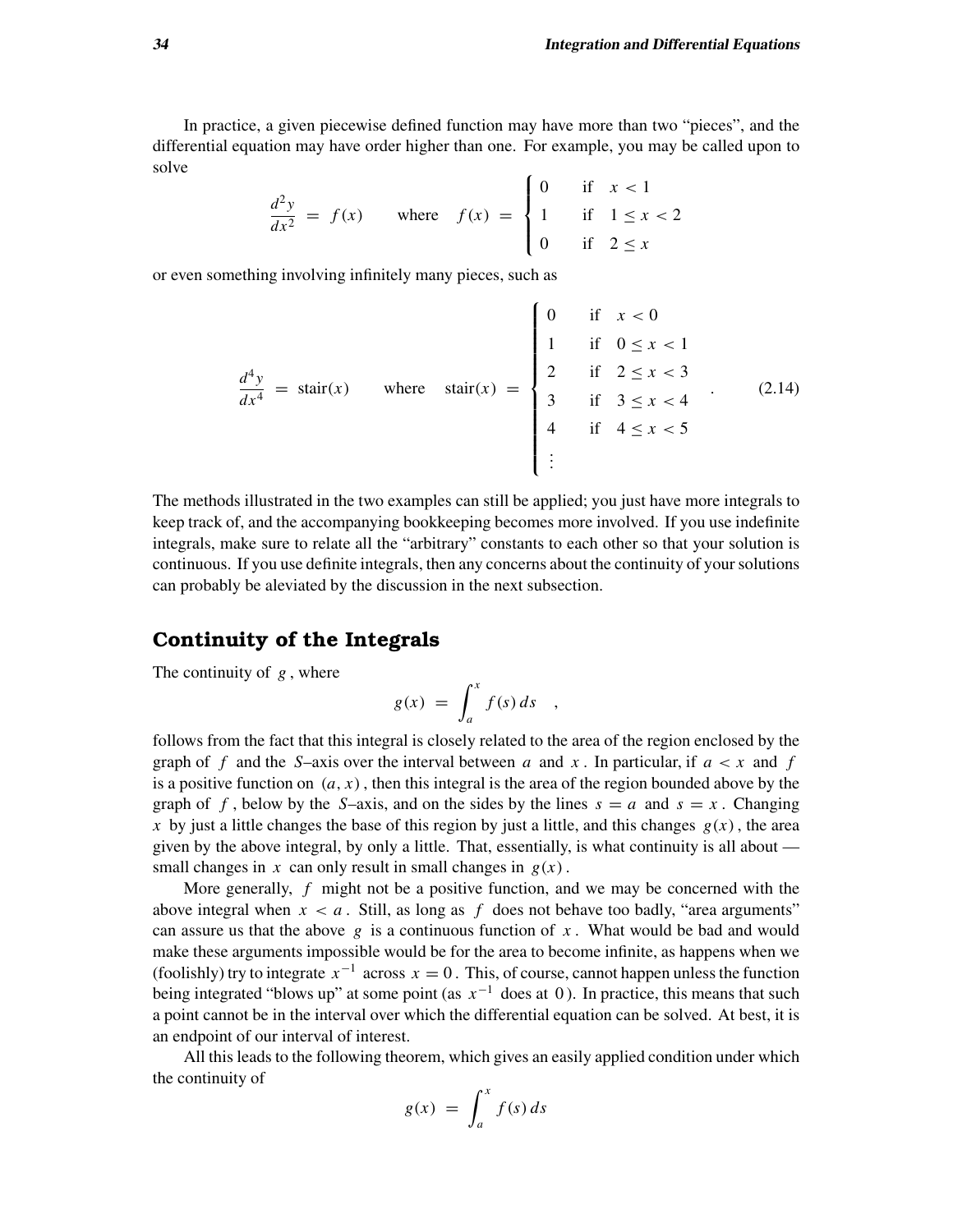is guaranteed. It does not give the most general conditions, but it should cover all cases you are likely to encounter in the foreseeable future.

#### Theorem 2.1

Let f be a function on an interval  $(\alpha, \beta)$  and let a be a point in that interval. Suppose, further, that *f* is continuous at all but, at most, a finite number of points in  $(\alpha, \beta)$ , and that, at each such point  $x_0$  of discontinuity, the left- and right-hand limits

$$
\lim_{x \to x_0^-} f(x) \qquad \text{and} \qquad \lim_{x \to x_0^+} f(x)
$$

exist (and are finite). $4$  Then the function given by

$$
g(x) = \int_a^x f(s) \, ds
$$

is continuous on  $(\alpha, \beta)$ .

We will prove this theorem in a little bit. First, let's apply it to verify that the solution obtained in example 2.8 is continuous.

**!** $\blacktriangleright$  **Example 2.10:** In example 2.8, we integrated to get

$$
y(x) = \int_0^x f(s) ds + y(0) = \begin{cases} \frac{1}{3}x^3 + y(0) & \text{if } x \le 2\\ x + \frac{2}{3} + y(0) & \text{if } 2 < x \end{cases}
$$
(2.15)

as <sup>a</sup> general solution to

$$
\frac{dy}{dx} = f(x) \qquad \text{where} \quad f(x) = \begin{cases} x^2 & \text{if } x < 2 \\ 1 & \text{if } 2 \le x \end{cases}
$$

In this case,  $f(x)$  is continuous everywhere except at  $x = 2$ . Attempting to compute the left- and right-hand limits of  $f(x)$  at that point yields

$$
\lim_{x \to 2^{-}} f(x) = \lim_{x \to 2} x^{2} = 2^{2} = 4
$$

and

$$
\lim_{x \to 2^+} f(x) = \lim_{x \to 2} 1 = 1 .
$$

So the one-sided limits exist (as finite values). Theorem 2.1 then assures us that

$$
g(x) = \int_0^x f(s) \, ds
$$

is a continuous function on  $(-\infty, \infty)$ . Hence, so is *y*(*x*) in formula (2.15), above.

<sup>4</sup> Such such discontinuities are said to be *finite-jump* discontinuities.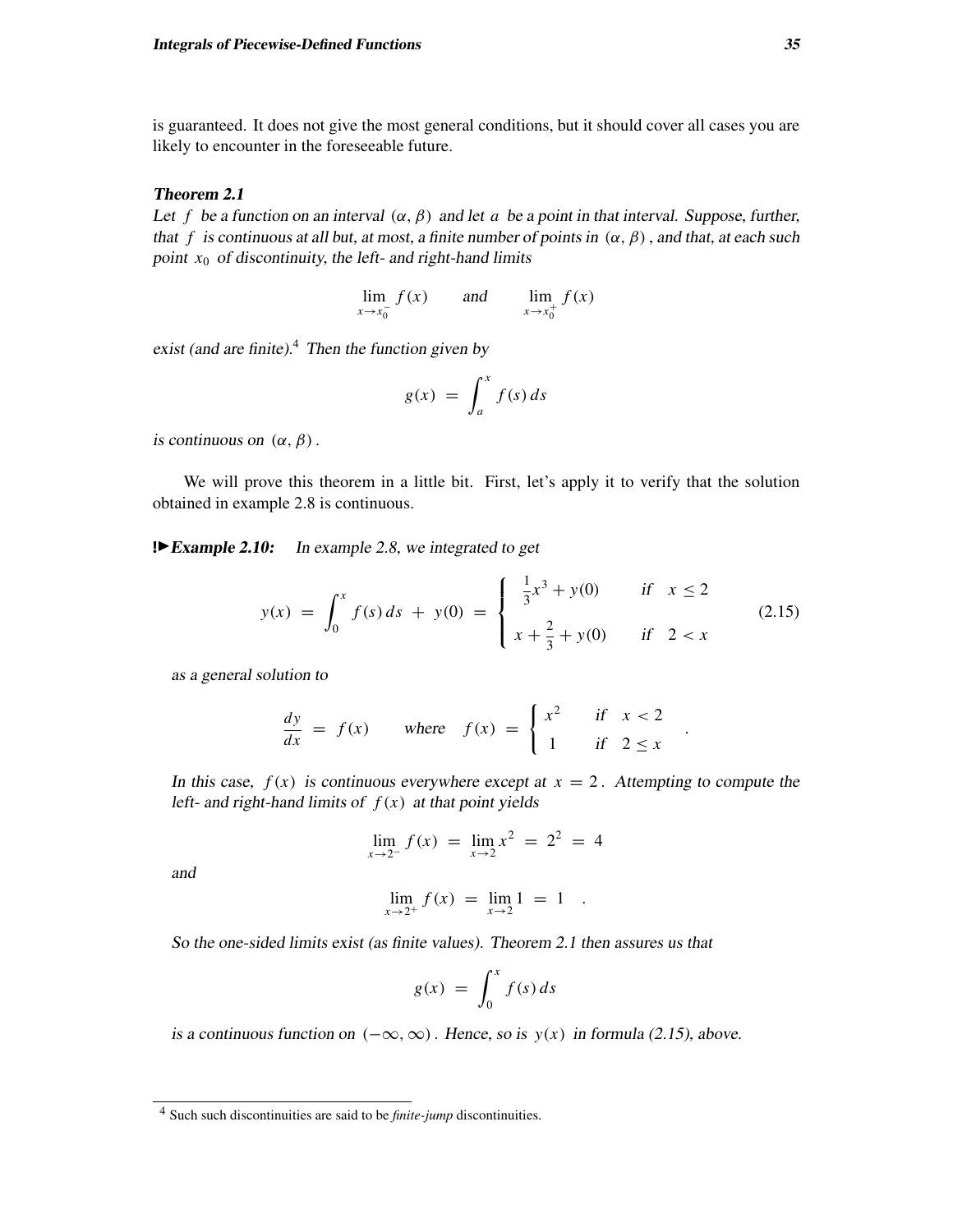Theorem 2.1 can still be applied in those rare instances where the function being integrated has infinitely many discontinuities (as with the "stair function", defined above in line (2.14)), provided the function only has finitely many discontinuities on each finite subinterval, and each of these discontinuities is only a finite-jump discontinuity. For example, the stair function has "jumps" at

$$
x = 0, 1, 2, 3, 4, 5, \ldots
$$

However, on the finite interval (−*N*, *N*), where *N* is any positive integer, the only discontinuities of stair $(x)$  are at

$$
x = 0, 1, 2, 3, 4, \ldots, N - 1
$$

So stair(*x*) has only a finite number of discontinuities on  $(-N, N)$ , and each of these is a finite-jump discontinuity. The theorem then tells us that

$$
g(x) = \int_0^x \operatorname{stair}(s) \, ds
$$

is continuous at each *x* in (−*N*, *N*). Since *N* can be made as large as we wish, we can conclude that, in fact,  $g(x)$  is continuous at every *x* in  $(-\infty, \infty)$ .

Now let's prove our theorem. For the proof, we will use facts based on "area arguments" that you should recall from your elementary calculus course.

PROOF (of theorem 2.1): First of all, note that the two requirements placed on *f* ensure

$$
g(x) = \int_a^x f(s) \, ds
$$

is well defined for any x in  $(\alpha, \beta)$  using any of the definitions for the integral found in most calculus texts (check this out yourself, using the definition in your calculus text). They also prevent  $f(x)$  from "blowing up" on any closed subinterval  $[\alpha', \beta']$  of  $(\alpha, \beta)$ . Thus, for each such closed subinterval  $[\alpha', \beta']$ , there is a corresponding finite constant *M* such that<sup>5</sup>

$$
|f(s)| \leq M \qquad \text{whenever} \quad \alpha' \leq s \leq \beta'
$$

Now, to verify the claimed continuity of *g* , we must show that

$$
\lim_{x \to x_0} g(x) = g(x_0) \tag{2.16}
$$

.

for any  $x_0$  in  $(\alpha, \beta)$ . But by the definition of g and well-known properties of integration,

$$
\lim_{x \to x_0} g(x) = \lim_{x \to x_0} \int_a^x f(s) ds
$$
  
\n
$$
= \lim_{x \to x_0} \left[ \int_a^{x_0} f(s) ds + \int_{x_0}^x f(s) ds \right]
$$
  
\n
$$
= \lim_{x \to x_0} \left[ g(x_0) + \int_{x_0}^x f(s) ds \right]
$$
  
\n
$$
= g(x_0) + \lim_{x \to x_0} \int_{x_0}^x f(s) ds .
$$

<sup>&</sup>lt;sup>5</sup> The constant *M* can be the maximum value of  $|f(s)|$  on  $[\alpha', \beta']$ , provided that maximum exists. It may change if either endpoint  $\alpha'$  or  $\beta'$  is changed.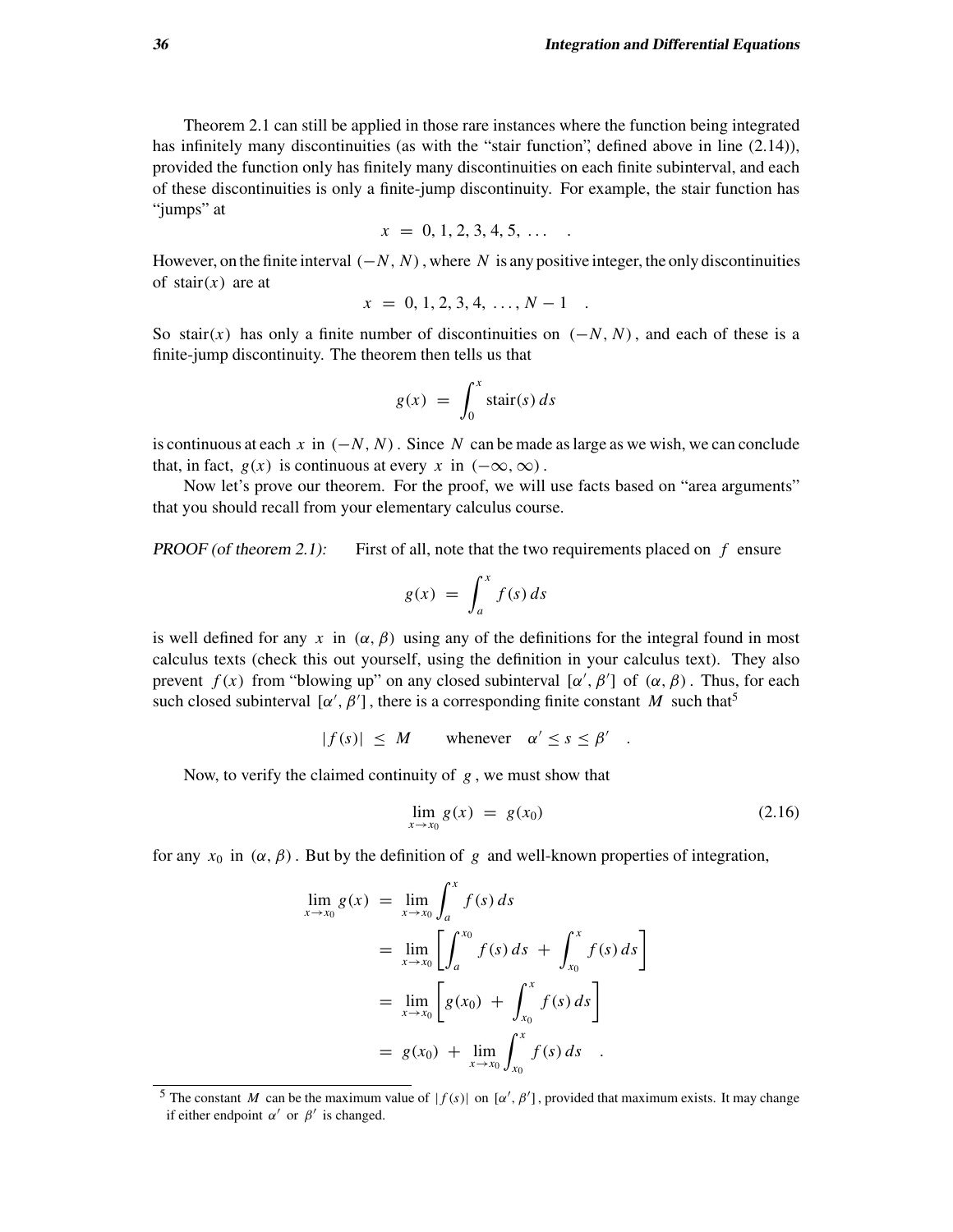So, to show equation (2.16) holds, it suffices to confirm that

$$
\lim_{x\to x_0}\int_{x_0}^x f(s)\,ds\;=\;0\quad,
$$

which, in turn, is equivalent to confirming that

$$
\lim_{x \to x_0^+} \left| \int_{x_0}^x f(s) \, ds \right| \, = \, 0 \qquad \text{and} \qquad \lim_{x \to x_0^-} \left| \int_{x_0}^x f(s) \, ds \right| \, = \, 0 \quad . \tag{2.17}
$$

That is what we will show.

To do this, pick any two finite values  $\alpha'$  and  $\beta'$  satisfying  $\alpha < \alpha' < x_0 < \beta' < \beta$ . As noted, there is some finite constant *M* bigger than  $|f(s)|$  on  $[\alpha', \beta']$ . So, if  $x_0 \le x \le \beta'$ ,

$$
0 \leq \left| \int_{x_0}^x f(s) \, ds \right| \, \leq \, \int_{x_0}^x |f(s)| \, ds \, \leq \, \int_{x_0}^x M \, ds \, = \, M[x - x_0] \quad .
$$

Similarly, if  $\alpha' < x < x_0$ , then

$$
0 \leq \left| \int_{x_0}^x f(s) \, ds \right| = \left| - \int_x^{x_0} f(s) \, ds \right| = \left| \int_x^{x_0} f(s) \, ds \right| \\
\leq \int_x^{x_0} |f(s)| \, ds \leq \int_x^{x_0} M \, ds = M[x_0 - x] .
$$

Hence,

and

$$
0 \leq \lim_{x \to x_0^+} \left| \int_{x_0}^x f(s) \, ds \right| \leq \lim_{x \to x_0^+} M[x - x_0] = M[x_0 - x_0] = 0
$$
\n
$$
0 \leq \lim_{x \to x_0^-} \left| \int_{x_0}^x f(s) \, ds \right| \leq \lim_{x \to x_0^-} M[x_0 - x] = M[x_0 - x_0] = 0 \quad , \tag{2.18}
$$

which, of course, means that equation set (2.17) holds.

# **Additional Exercises**

2.2. Determine whether each of the following differential equations is or is not directly integrable:

**a.** 
$$
\frac{dy}{dx} = 3 - \sin(x)
$$
  
\n**b.**  $\frac{dy}{dx} = 3 - \sin(y)$   
\n**c.**  $\frac{dy}{dx} + 4y = e^{2x}$   
\n**d.**  $x \frac{dy}{dx} = \arcsin(x^2)$   
\n**e.**  $y \frac{dy}{dx} = 2x$   
\n**f.**  $\frac{d^2y}{dx^2} = \frac{x+1}{x-1}$   
\n**g.**  $x^2 \frac{d^2y}{dx^2} = 1$   
\n**h.**  $y^2 \frac{d^2y}{dx^2} = 8x^2$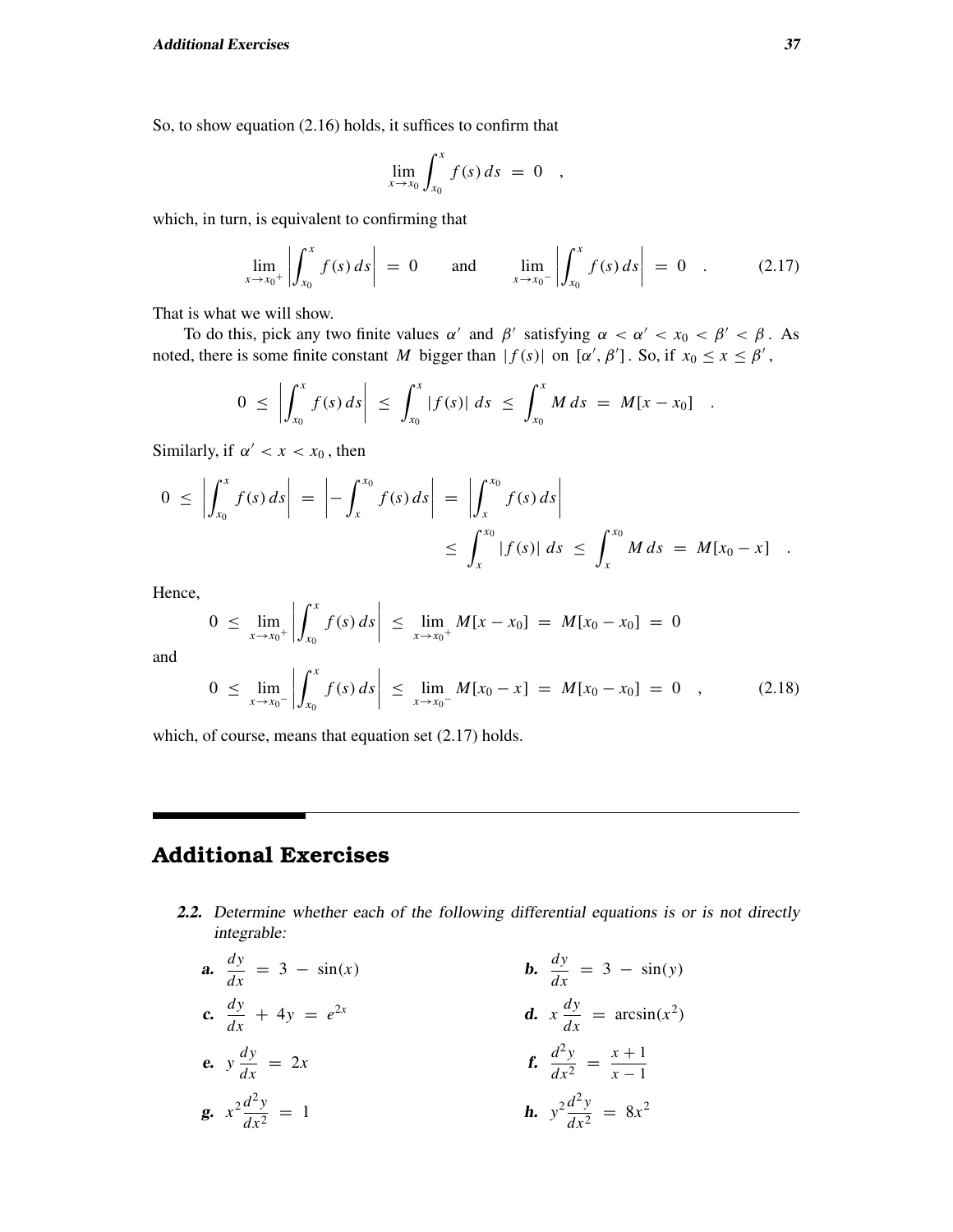i. 
$$
\frac{d^2y}{dx^2} + 3\frac{dy}{dx} + 8y = e^{-x^2}
$$

- 2.3. Find a general solution for each of the following directly integrable equations. (Use indefinite integrals on these.)
	- a. *dy*  $\frac{dy}{dx} = 4x$  $\mathbf{b}$ . *dy*  $\frac{dy}{dx} = 20e^{-4x}$ c.  $x \frac{dy}{dx}$  $\frac{1}{dx}$  $\sqrt{x} = 2$  d.  $\sqrt{x+4} \frac{dy}{dx}$  $\frac{dy}{dx} = 1$ e. *dy*  $\frac{dy}{dx} = x \cos(x^2)$ f. *dy*  $\frac{dy}{dx} = x \cos(x)$ g.  $x = (x^2 - 9) \frac{dy}{dx}$ **h.** 1 =  $(x^2 - 9) \frac{dy}{dx}$ *i.* 1 =  $x^2 - 9 \frac{dy}{dx}$ *dx*  $\int$ *i*.  $\frac{d^2y}{dx^2}$  $\frac{d^2y}{dx^2} = \sin(2x)$  $k. \frac{d^2y}{dx^2}$  $\frac{d^2y}{dx^2} - 3 = x$  **l.**  $d^4y$  $\frac{d^2y}{dx^4} = 1$
- 2.4. Solve each of the following initial-value problems (using the indefinite integral). Also, state the largest interval over which the solution is valid (i.e., the maximal possible interval of interest).
	- a. *dy*  $\frac{dy}{dx} = 4x + 10e^{2x}$  with  $y(0) = 4$ **b.**  $\sqrt[3]{x+6} \frac{dy}{dx}$  $\frac{dy}{dx} = 1$  with  $y(2) = 10$ c. *dy*  $rac{dy}{dx} = \frac{x-1}{x+1}$  $\frac{x}{x+1}$  with  $y(0) = 8$ d.  $x \frac{dy}{dx}$  $\frac{dy}{dx} + 2 = \sqrt{x}$  with  $y(1) = 6$ **e.**  $\cos(x) \frac{dy}{dx}$  $\frac{dy}{dx}$  – sin(*x*) = 0 with *y*(0) = 3 **f.**  $(x^2 + 1) \frac{dy}{dx} = 1$  with  $y(0) = 3$ **g.**  $x \frac{d^2y}{dx^2}$  $\frac{d^2y}{dx^2} + 2 = \sqrt{x}$  with  $y(1) = 8$  and  $y'(1) = 6$

2.5 a. Using definite integrals (as in example 2.5 on page 27), find the general solution to

$$
\frac{dy}{dx} = \sin\left(\frac{x}{2}\right)
$$

with  $y(0)$  acting as the arbitray constant.

- **b.** Using the formula just found for  $y(x)$ :
	- i. Find  $y(\pi)$  when  $y(0) = 0$ . ii. Find  $y(\pi)$  when  $y(0) = 3$ .
- iii. Find  $y(2\pi)$  when  $y(0) = 3$ .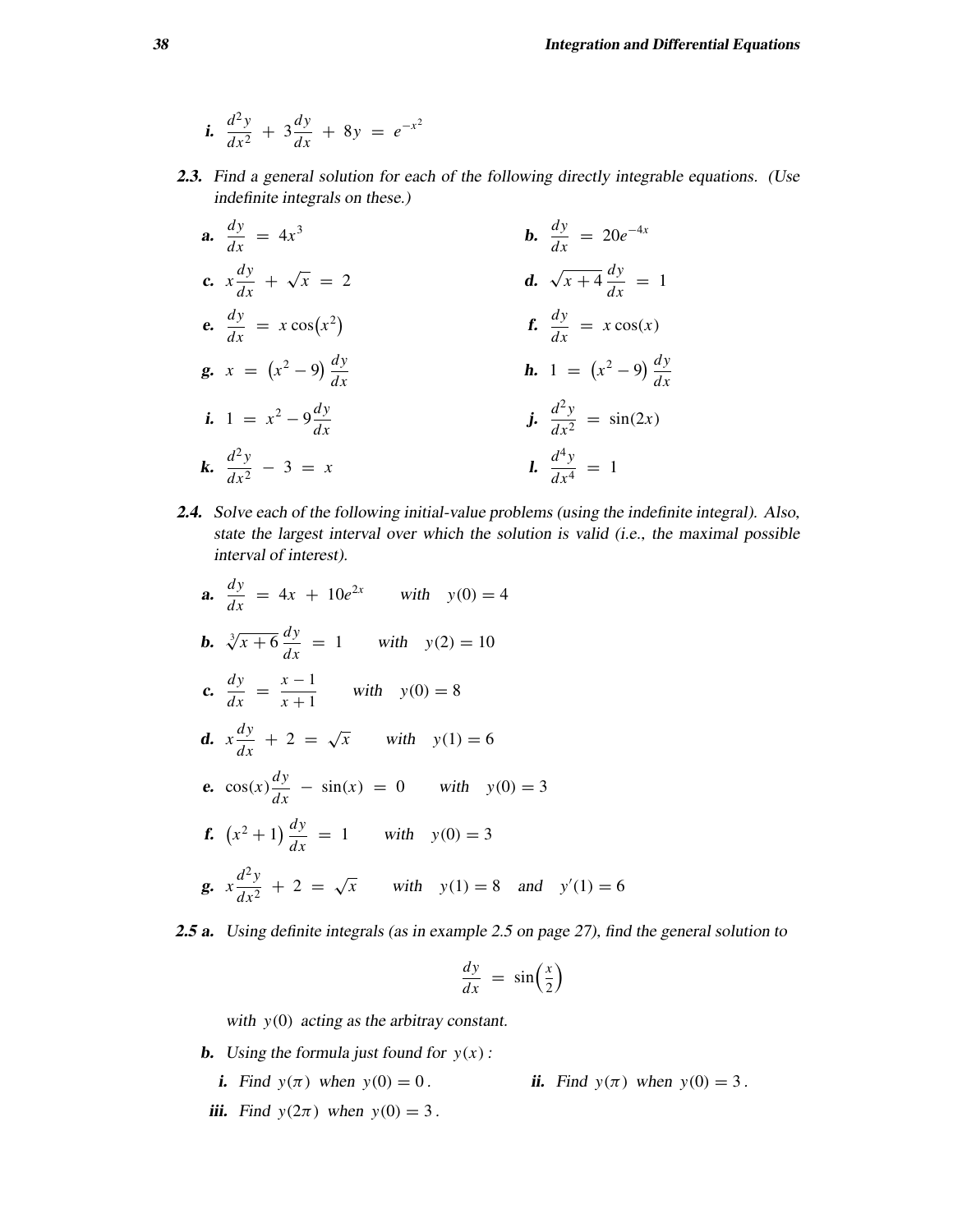2.6 a. Using definite integrals (as in example 2.5 on page 27), find the general solution to

$$
\frac{dy}{dx} = 3\sqrt{x+3}
$$

with *y*(1) acting as the arbitray constant.

- **b.** Using the formula just found for  $y(x)$ :
	- **i.** Find  $y(6)$  when  $y(1) = 16$ . **ii.** Find  $y(6)$  when  $y(1) = 20$ .
- iii. Find  $y(-2)$  when  $y(1) = 0$ .
- 2.7. Using definite integrals (as in example 2.5 on page 27), find the solution to each of the following initial-value problems. (In some cases, you may want to use the error function or the sine-integral function.)

**a.** 
$$
\frac{dy}{dx} = x e^{-x^2} \quad \text{with} \quad y(0) = 3
$$
\n**b.** 
$$
\frac{dy}{dx} = \frac{x}{\sqrt{x^2 + 5}} \quad \text{with} \quad y(2) = 7
$$
\n**c.** 
$$
\frac{dy}{dx} = \frac{1}{x^2 + 1} \quad \text{with} \quad y(1) = 0
$$
\n**d.** 
$$
\frac{dy}{dx} = e^{-9x^2} \quad \text{with} \quad y(0) = 1
$$
\n**e.** 
$$
x \frac{dy}{dx} = \sin(x) \quad \text{with} \quad y(0) = 4
$$
\n**f.** 
$$
x \frac{dy}{dx} = \sin(x^2) \quad \text{with} \quad y(0) = 0
$$

- 2.8. Using an appropriate computer math package (such as Maple, Mathematica or Mathcad), graph each of the following over the interval  $0 \le x \le 10$ :
	- **a.** the error function,  $erf(x)$ . **b.** the sine integral function,  $Si(x)$ .
	- c. the solution to

$$
\frac{dy}{dx} = \ln|2 + x^2 \sin(x)| \quad \text{with} \quad y(0) = 0 \quad .
$$

2.9. Each of the following differential equations involves a function that is (or can be) piecewise defined. Sketch the graph of each of these piecewise defined functions, and find the general solution of each differential equation. If an initial value is also given, then also solve the given initial-value problem:

**a.** 
$$
\frac{dy}{dx} = \text{step}(x)
$$
 with  $y(0) = 0$  and  $\text{step}(x)$  as defined on page 31  
\n**b.**  $\frac{dy}{dx} = f(x)$  with  $y(0) = 2$  and  $f(x) =\begin{cases} 0 & \text{if } x < 1 \\ 1 & \text{if } 1 \le x \end{cases}$   
\n**c.**  $\frac{dy}{dx} = f(x)$  with  $y(0) = 0$  and  $f(x) =\begin{cases} 0 & \text{if } x < 1 \\ 1 & \text{if } 1 \le x < 2 \\ 0 & \text{if } 2 \le x \end{cases}$